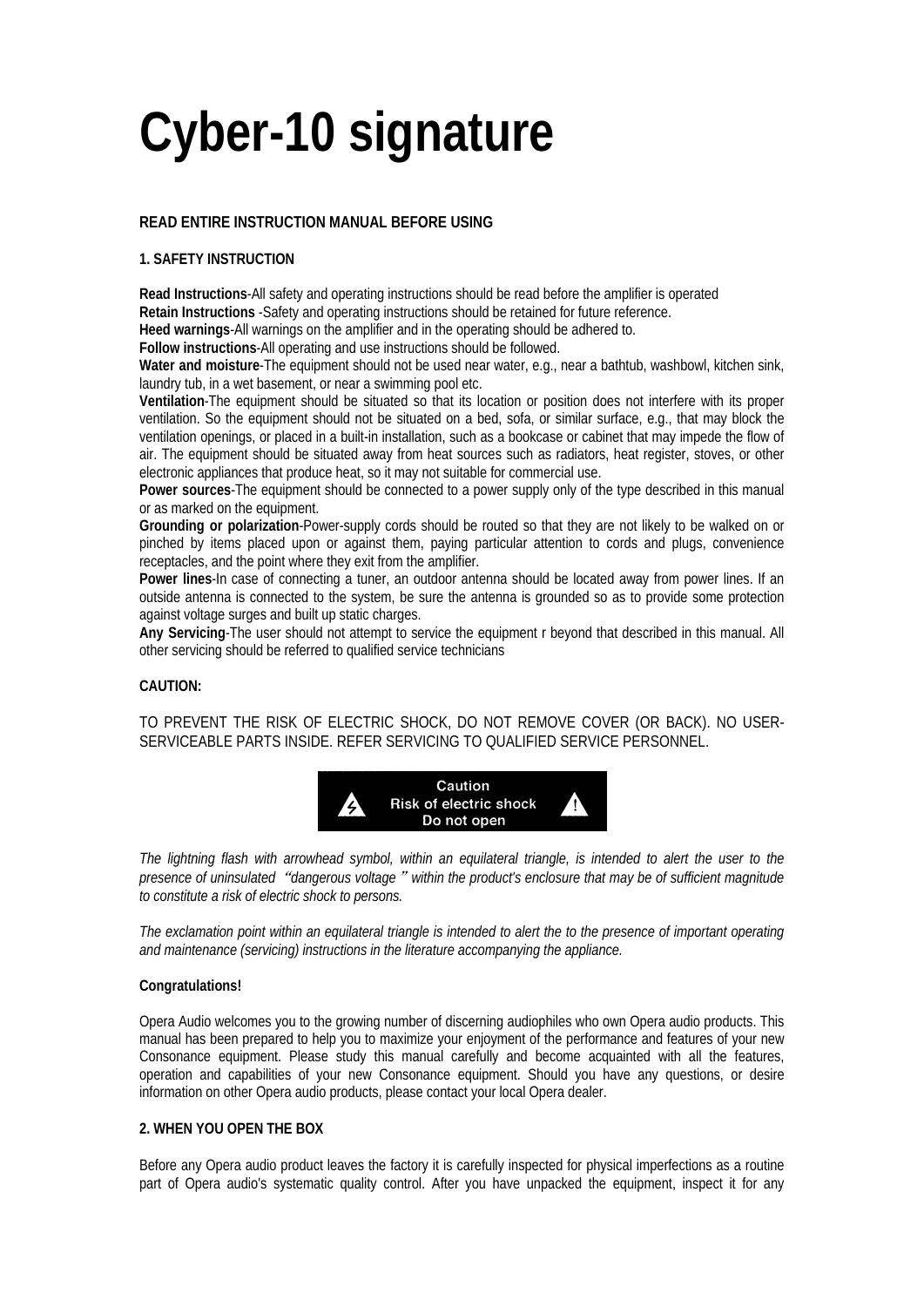physical damage. Save the shipping carton and all packing materials, because they are essential to reduce the possibility of transportation damage. Because some heat is generated by the equipment, adequate air circulation is provided to maintain cool operation. Leave enough space around the unit (at least 3 cm on the top and 3 cm on the sides and leave enough space on the back for the power card and interconnect cables). If the equipment is going to be mounted in an enclosed cabinet, it is recommended that the rear of the cabinet has vents to allow air to circulate around the unit. With these considerations implemented, the equipment should provide exceptional performance in any reasonable environment. Of course, such normal considerations as protection from excessive dust and moisture should always be observed. All the equipment made by Opera audio has been carefully designed with high quality components so that Long-term undiminished performance is operated in accordance with the instructions provided.

# **3. EQUIOMENT INSTALLATION AND GETTING STARTED**

#### **Power-Cord, plugs and sockets**

The power cord should be routed so that it is not likely to be stepped on or pinched by items placed upon or against it. All the plugs and sockets supplied with your Consonance equipment have been chosen because they mark the best possible connection for their purpose. A poor contact will degrade the signal substantially and plugs and sockets should look clean and free from corrosion. The easiest way to clean them is to switch off the equipment, pull the plugs out of their sockets, and push them back in again. Special contact cleaners and contact enhancers should not be used as they tend to deposit a film which is very difficult to remove and may degrade the sound.

#### **Switching on and off**

Source components and power supplies for cd players, tuners, preamplifiers and crossovers should be switched on before switching on the amplifier(s).

Always switch the amplifier(s) off and wait about 5 minute for its power supply capacitors to discharge before connecting or disconnecting any leads. Always use the power switch on the produce rather than a mains outlet switch.

#### **Running in**

Your Consonance equipment will take a considerable time to run-in before it performs at its best. The duration varies, but under some conditions you will find that the sound continues to improve for as much as five weeks. Better and more consistent performance will be achieved if the system is left switched on for long periods. It is worth remembering however that all electronic equipment can be damaged by lightning. Please read the warnings sectio

#### **Power supply**

Where fused plugs are used various amp fuses should be fitted . Fuses of a lower rating will fail after a period of use. A hi-fi system usually shares a main circuit with other household equipment some of which can cause distortion of the mains waveform. In some Consonance equipment such distortion can lead to a mechanical hum from the transformers. The hum is not transmitted through the speakers and has no effect on the performance of the system but is purely local to the transformer itself. A separate fused mains circuit (like that reserved for electric cookers) will also have a lower impedance, supply cleaner power, and consequently improve system performance. Do not wire voltage dependent resistors or noise suppressors into mains plugs. They degrade the mains supply and the sound.

# **Locating the equipment**

Power supplies and amplifiers should be located a reasonable distance away from other equipment. This separation will stop transformer reasonable causing hum audible from the loudspeakers. The minimum recommended distance is 300mm (12 inches), and that allowed by the standard interconnect lead is the maximum. Some Consonance equipment is extremely heavy. Ensure than your equipment rack or table can easily support the weight and is stable.

#### **Cables, connections and speaker Impedance**

Loudspeaker leads are also very important leads to suit your equipment installation. The leads should each be at least 3.5 meters long and of equal length. The recommended maximum is 20 meters. The loudspeaker connectors supplied with all Consonance amplifiers and loudspeakers have been specifically designed to make a tight mechanical connection. It is essential that these are used in order to comply with local safety regulations.

For best performance, the load presented by the speaker has to match the amplifier's output impedance. Refer to the manufacture's information for your speaker nominal impedance. All the vacuum tube amplifier made by Opera audio are factory set to match the speakers at 8 ohms and 4 ohms.

#### **If you have a problem**

Legal consumer protection varies from country to country. A problem may be due to a fault in any part of the system or its installation so it is essential to make full use of your local dealer's diagnostic skills on site. Please contact your local distributor, or Opera Audio at the address in the back of this manual, if any difficulties cannot be resolved. Some Consonance equipment is made in special versions for different territories and this makes it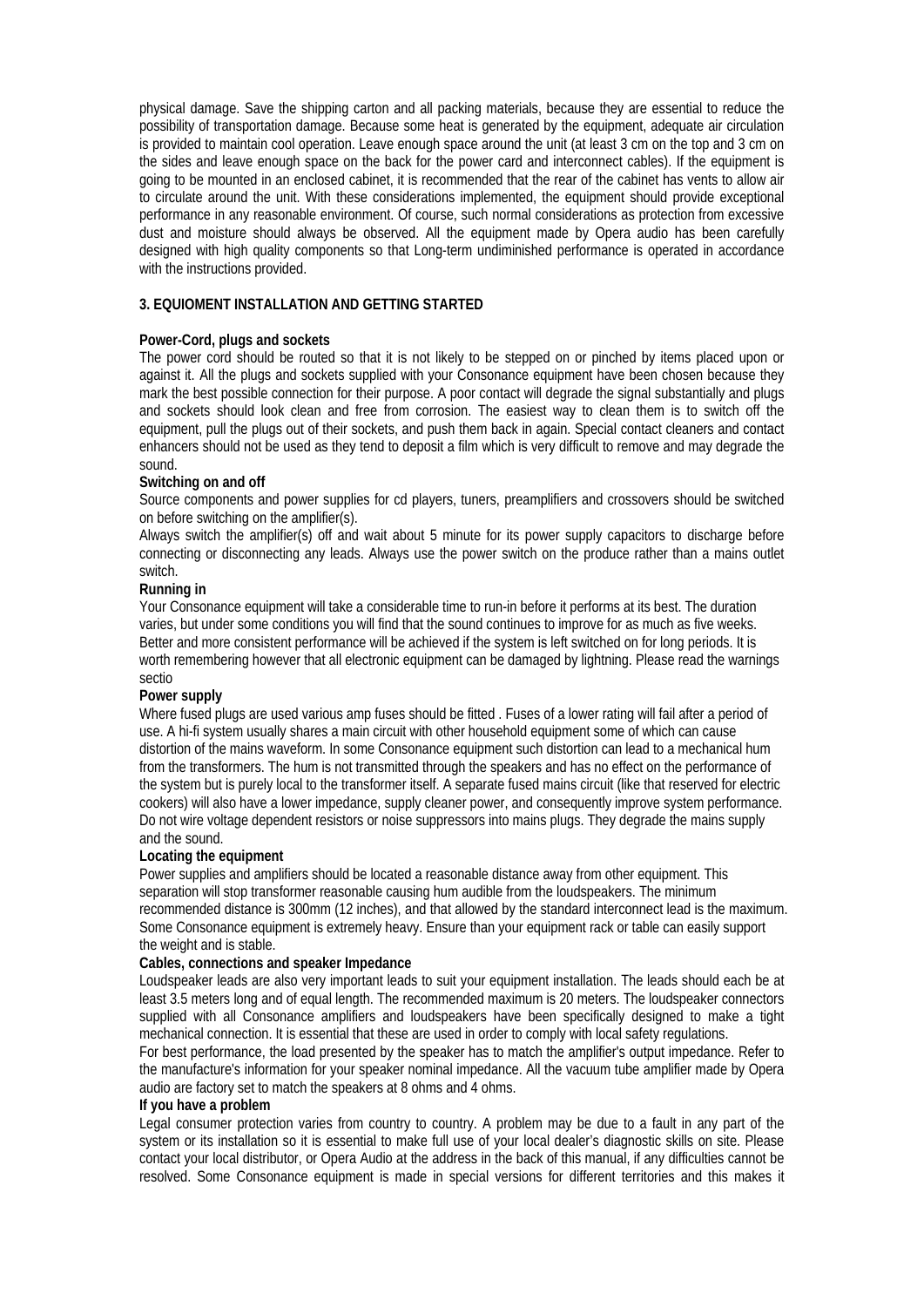impracticable to arrange international guarantees. Please establish the guarantee arrangements with your own dealer at the time of sale. We are always available to offer help and advice.

It is essential that repairs and updates are only carried out by an authorized Consonance dealer, or at the factory by Opera Audio itself. Many components are made, tested or matched specially for Consonance and appropriate replacements are often unobtainable from non-specialist sources.

#### **The equipment should be serviced by opera audio company or any qualified service personnel when:**

- –The Power-supply cord or plug has been damaged.
- –Objects have fallen or liquid has been spilled into the equipment.
- –The equipment does not appear to act normally or exhibits a marked change in performance.
- –The equipment has been dropped or the enclosure damaged.

Our dealer will have all relevant information about the service in your area and will ensure that you unit is serviced without delay. If for some reason, there are no service facilities available in your area, please ship the equipment to the following address:

#### **The Opera Audio Co., Ltd.**

**NO.2 JiuXianQiaoLu, Chaoyang District, Beijing, China Post Code: 100015, Tel: 86 10 64377091, Fax: 86 10 64377465 Email: support@opera-consonance.com ,Website: www.operaudio.com**

You are responsible for all shipping charges, insurance, re-importation to your country, and duty arrangements. When shipping a product to factory for service, always include the following:

- –A sales slip or other proof of purchase if repair is claimed under warranty.
- –A proforma invoice with value of the goods, stating that the amplifier is returned to china for repair.
- –An accompanying letter describing faults, symptoms or problems with the amplifier.
- –Always ship the amplifier in its original carton and packaging material to prevent damage in transit.

The Opera Audio will not accept responsibility for any damage caused in transit, no matter whatever caused.

#### **Warnings**

Consonance equipment is designed to offer the finest sound quality that can be achieved, avoiding compromise wherever possible. This can lead to circumstances that may be unfamiliar. The material that follows contains advice specifically related to Consonance equipment as well as more general warning about the use of domestic audio products. Please read it carefully.

The transformers in Consonance power amplifiers and power supplies may sometimes make a mechanical noise caused by distortion of the mains waveform. Consonance transformers are large in size and have heavy gauge secondary windings making them relatively sensitive to such distortion. A separate mains circuit for your hi-fi system may reduce the effect while also giving an overall improvement in sound quality. It may be necessary however to take account of mechanical transformer noise when placing your equipment.

In some circumstances, depending on where you live and the grounding arrangements in your home, you may experience radio frequency interference. Controls on broadcasting in some territories allow very high levers of radio frequency radiation and both the choice and exact place of equipment may be critical. If there is a known problem in your locality it is advisable to arrange for a home demonstration before purchase to find out if Consonance equipment is likely to be affected. Susceptibility to radio frequency interference is related to the wide internal bandwidth necessary for high sound quality. Systems incorporating moving coil phono preamplifiers and active crossovers are more likely to suffer.

Your Consonance hi-fi system can be damaged by lightning. Power amplifiers are particularly at risk and should be turned off when there is risk of lightning strike. For complete protection all mains plugs and any aerial cables should be disconnected when not in use.

Equipment must not be exposed to dripping or splashing and no objects filled with liquid, such as vases, should be placed on the equipment.

#### **Important**

Do not under any circumstances allow anyone to modify your Consonance equipment without first checking with the factory, your dealer, or your distributor. Unauthorized modifications will invalidate your guarantee.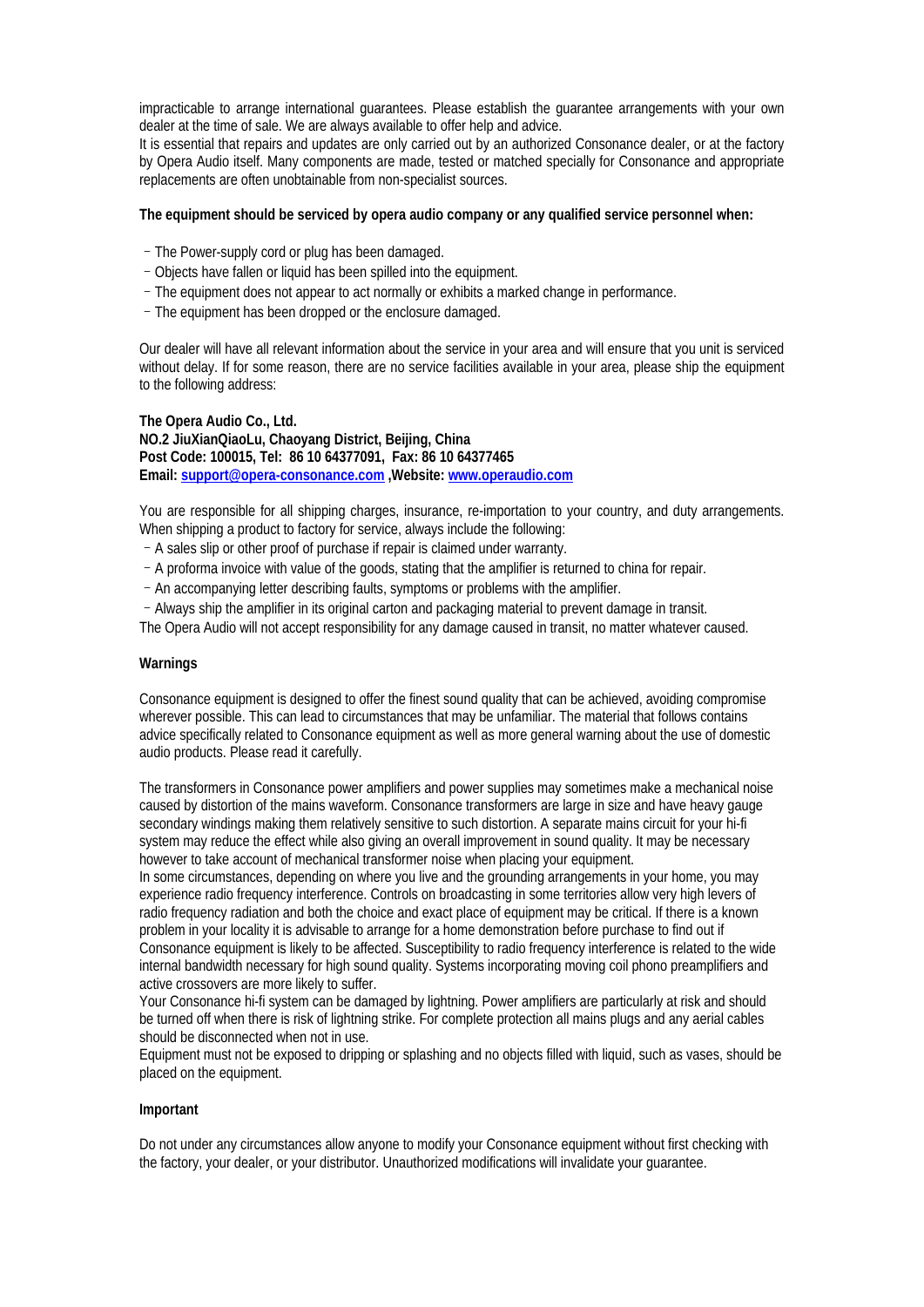For your own safety do not under any circumstances open Consonance equipment without first disconnecting the mains.

Warning : Danger of electric shock and burns. Keep the unit away from rain or moisture. Do not attempt any of the instructions in this manual unless the unit has been unplugged for at least 10 minutes. If after reading the entire manual you feel any of the operations listed below are beyond your ability, please seek qualified technical assistance.

#### **UNPACKING & SET-UP**

- 1. Check shipping package for sign of improper handling. Remove unit from plastic bag and inspect for damage, as well as the adiunct tool for biasing.
- 2. AC Power connection 240V / 230V / 220V / 115V / 100V AC dependent on country.
- 3. Locate the 2A3 vacuum tubes and insert them into their sockets. Use the top chassis  $\bigcirc$ drawing for socket location and
- proper tube orientation. Be sure to hold the tube by its base when inserting and removing. This will minimize the chance of breaking the glue between the socket and the glass.
- 4. Place the unit away from heat source and allow for air flow under and around the chassis.
- 5. Connect the input source to the amplifier's right and left channel RCA jacks. Refer to rear chassis drawing, these jacks are labeled with colored washers: red for right and black for left.
- **6.** Connect the speakers cables. Refer to rear chassis drawing for speaker connector location. Be sure the positive speaker lead is connected to the plus symbol on the speaker connector (In this case, red to red, black to black) **Note: Never turn the amplifier on unless there are speakers or headphone connected to the output terminals. Operation of the amplifier without a load can damage the output transformers.**

# **FUNCTION**

- 1 **Power switch**<br>2 **Input select sy**
- **2** Input select switch
- **3** Input select switch LED
- **4** Remote control window
- **5** Volume control
- **6** Input jacks
- **7,8** Speaker connector
- **9** Power plug
- **10** Hum pot

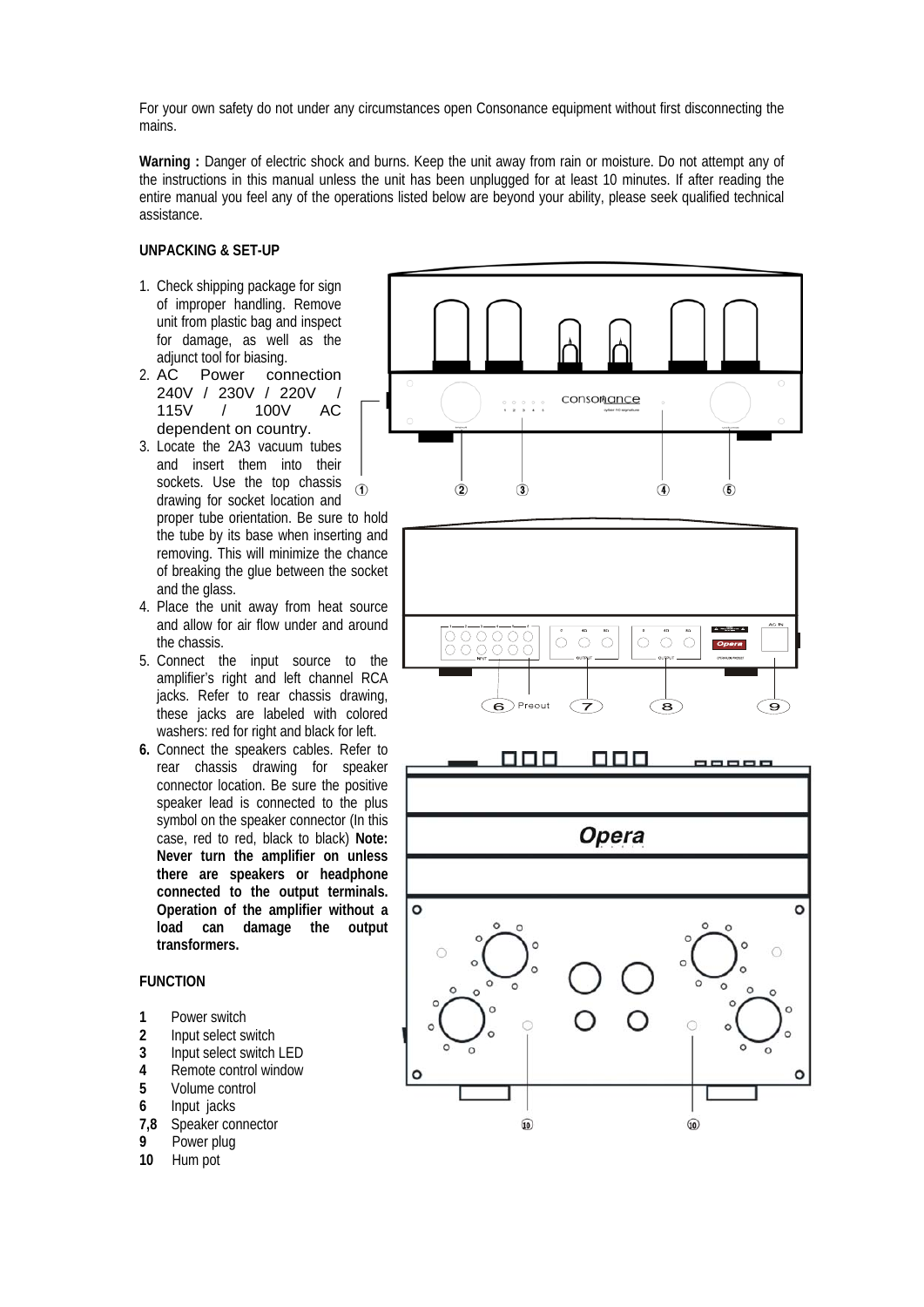#### **WHAT TO DO IF** …

#### **Power indicator and filaments do not light::**

Check fuse and make sure the amplifier is plugged into a working power outlet.

**Sound out of one speaker/headphone only:**

Turn volume control fully counter-clockwise and reverse input connectors. If sound changes from one speaker/ headphone to the other, check source or replace inter-connect wires. If the sound is still coming out of the same speaker/headphone only, check speakers/headphone on another piece of equipment for proper operation.

**Static, noise, or hum:** 

Adjust the potentiometer near the output tube.

#### **DAMAGE REQUIRING SERVICE**

The amplifier should be serviced by Opera Audio or qualified service personnel when:

The Power-supply cord or plug has been damaged.

Objects have fallen or liquid has been spilled into the amplifier.

The amplifier does not appear to act normally or exhibits a marked change in performance.

The amplifier has been dropped or the enclosure damaged.

#### **Power-Cord**

The power cord should be routed so that it is not likely to be stepped on or pinched by items placed upon or against it.

**Cleaning** 

Dust periodically with a clean, soft paint brush. Fingerprints can be removed with a moist polishing cloth. Never clean with furniture polish, benzene, or volatile liquids.

#### **Speaker Impedance**

For best performance, the load presented by the speaker have to match the Cyber-10 signature's output impedance. Refer to the manufacture's information for your speakers nominal impedance. Cyber-10 signature is factory set to match the speakers at 4 ohms and 8 ohms.

#### **TECHNICAL SPECIFICATION**

OUTPUT IMPEDANCE FOR SPEAKER: **4** Ω **, 8** Ω OUTPUT POWER: **11 W x 2 RMS 1kHz** FREQUENCY RESPONSE: **6Hz - 60kHz - 3dB (8W)** HARMONIC DISTORTION: **<1% (7W, 1KHz)** S/N RATIO: **87dB** INPUT SENSITIVITY:**180mV** INPUT CONNECTOR: **5 set (RCA)1,2,3,4,5**  OUTPUT INTERFACES: **1 groups (RCA)**  POWER CONSUMPTION: **80W** VACUUM TUBES: **2A3 x4, 6SN7 x 2 , 12AX7 x2** DIMENSION: **430 (L) x 340 (W) x 200(H) mm** WEIGHT: **25kg**

**SPECIFICATIONS SUBJECT TO CHANGE WITHOUT NOTICE**.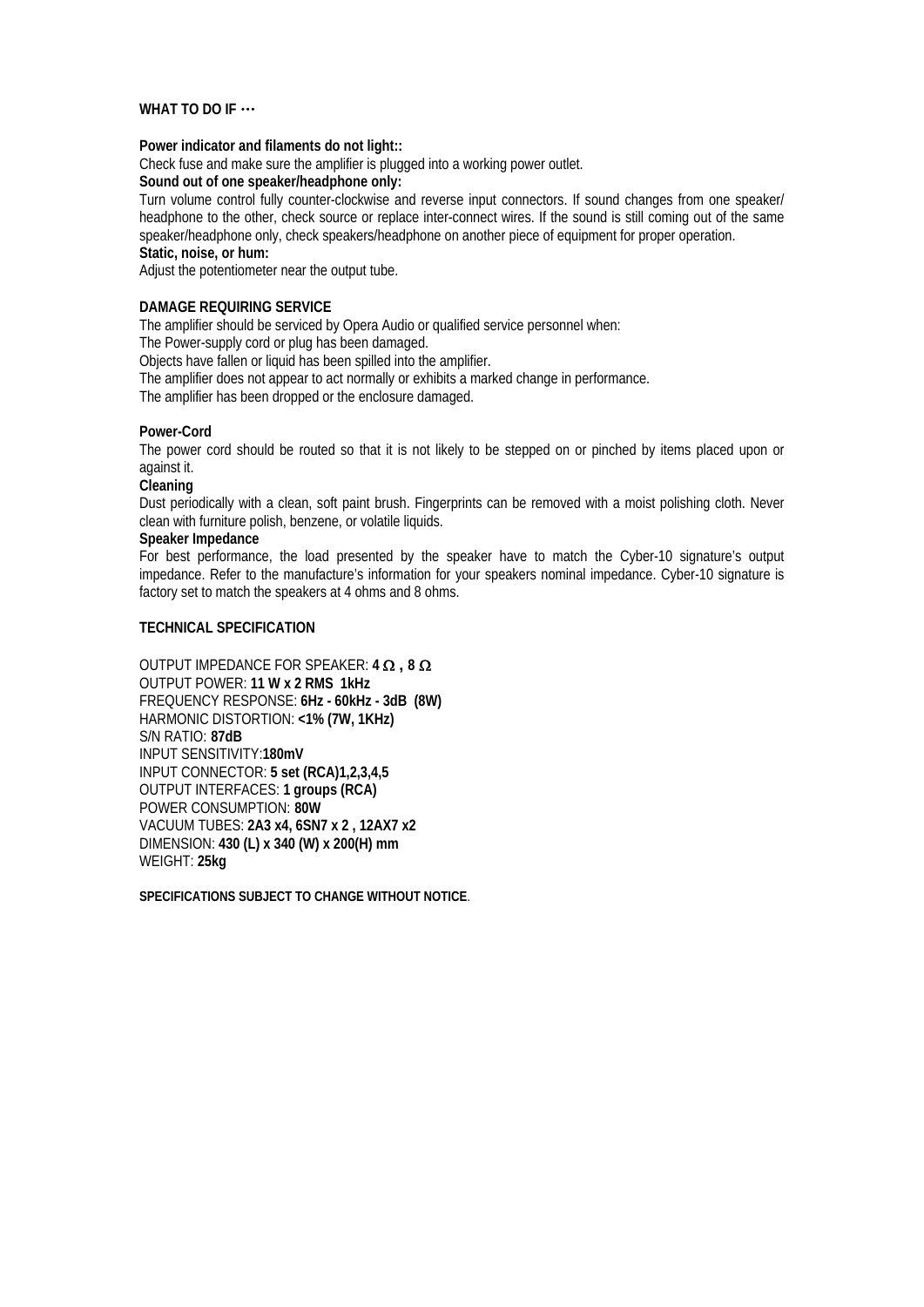#### **USING TUBES**

### **A. Bias**

Bias is a negative voltage applied to a power tube's control grid, to set the amount of idle current the tube draws. It is important to bias a tube to stay within its rated dissipation. Otherwise, you DO NOT need to worry about small deviances from the manufacturer's recommendations. Many times we have customers asking us things like, "I replaced the tubes, the old tubes ran at 35 mA, the new ones run at 38 mA. I'm worried that I have to rebias the amp." This is NOT worth worrying about. Anyway many consonance amps have bias adjustments. In that case, rebiasing is necessary. And some of them are designed so that you do not need to concern yourself with bias. This includes all self sustained single-ended triode hi-fi amps.

#### **B. When should I replace the tubes?**

Practically speaking, you should only replace tubes in an audio amplifier when you start to notice changes in the sound quality. Usually the tone will become "dull", and transients will seem to be blunted. Also, the gain of the amplifier will decrease noticeably. This is usually enough of a warning for tube replacement.

#### **C. Blue Glow -- what causes it?**

Glass tubes have visible glow inside them. Most audio types use oxide-coated cathodes, which glow a cheery warm orange color. And thoriated-filament tubes show both a white-hot glow from their filaments and (in some amplifiers) a slight orange glow from their plates. All of these are normal effects. Some newcomers to the tubeaudio world have also noticed that some of their tubes emit a bluish-colored glow. There are TWO causes for this glow in audio power tubes; one of them is normal and harmless, the other occurs only in a bad audio tube.

1) Most glass power tubes show FLUORESCENCE GLOW. This is a very deep blue color. It can appear wherever the electrons from the cathode can strike a solid object. It is caused by minor impurities, such as cobalt, in the object. The fast-moving electrons strike the impurity molecules, excite them, and produce photons of light of a characteristic color. This is usually observed on the interior of the plate, on the surface of the mica spacers, or on the inside of the glass envelope. THIS GLOW IS HARMLESS. It is normal and does not indicate a tube failure. Enjoy it. Many people feel it improves the appearance of the tube while in operation.

2) Occasionally a tube will develop a small leak. When air gets into the tube, AND when the high plate voltage is applied, the air molecules can ionize. The glow of ionized air is quite different from the fluorescence glow above- ionized air is a strong purple color, almost pink. This color usually appears INSIDE the plate of the tube (though not always). It does not cling to surfaces, like fluorescence, but appears in the spaces BETWEEN elements. A tube showing this glow should be replaced right away, since the gas can cause the plate current to run away and (possibly) damage the amplifier.

#### **D. What is Class A, B, AB, ultralinear, etc?**

1. Class A means that the power tube conducts the same amount of current all the time, whether idling or producing full power. Class A is very inefficient with electricity but usually gives very low distortion.

There are single-ended class-A, or SE, amplifiers. They use one or more tubes in parallel, which are all in phase with each other. This is commonly used in smaller guitar amps and in exotic high-end amplifiers. Many audiophiles prefer the SE amplifier, even though it has relatively high levels of even-order distortion. Most 300B high-end amplifiers are SE. Negative feedback, which can be used to decrease the distortion of an amplifier, is felt by some people to sound inferior. Most SE amps have no feedback.

Push-pull class-A amplifiers also exist--they use two, four or more tubes (always in pairs) which are driven in opposite phase to each other. This cancels out the even-order distortion and gives very clean sound. An example of a class-A push-pull amplifier is the M100S. Push-pull Class A operation usually involves low plate voltages and high plate currents, compared to Class AB operation below. The high currents might tend to wear out the tube cathodes faster than in an AB amplifier.

2. Class AB applies only to push-pull amplifiers. It means that when one tube's grid is driven until its plate current cuts off (stops) completely, the other tube takes over and handles the power output. This gives greater efficiency than Class A. It also results in increased distortion, unless the amplifier is carefully designed and uses some negative feedback.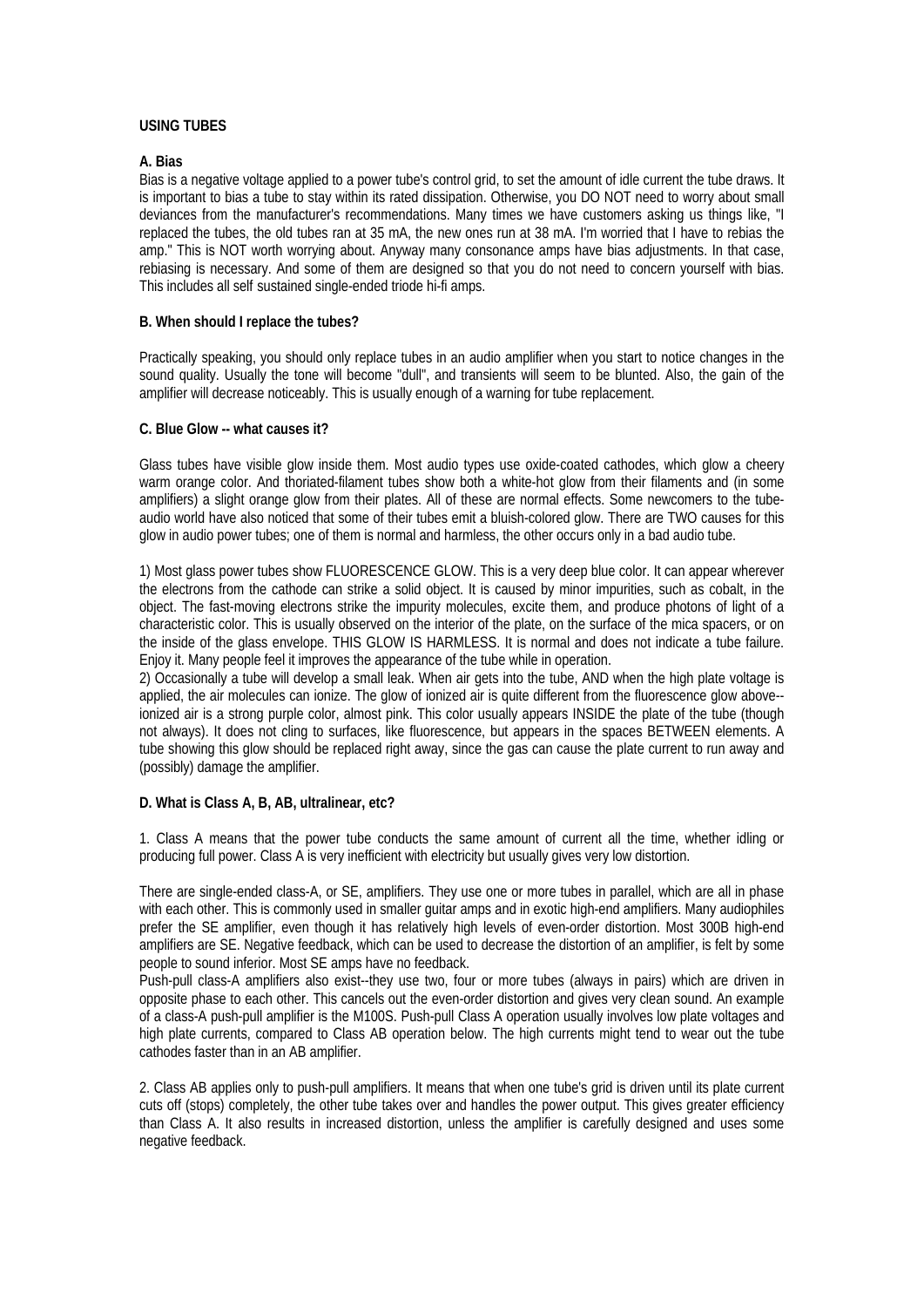3. Class B applies only to push-pull amplifiers in audio; it SOMETIMES applies to RF power amplifiers with one tube. It is like Class AB, except that the tubes idle at or near zero current. This gives even greater efficiency than Class A or AB. It also results in increased distortion, unless the amplifier is carefully designed and uses some negative feedback. If careful design is not undertaken, the result may be crossover distortion, which appears at the midpoint of the output waveform and has very bad-sounding effects in audio. Most solid-state audio amplifiers use class B, because the transistors undergo less heat stress when idling.

4. Ultralinear operation was invented by David Hafler and Herbert Keroes in 1951. It uses only beam tetrodes or pentodes, and special taps on the output transformer. The taps connect to the screen grids of the tubes, causing the screens to be driven with part of the output signal. This lowers distortion considerably. It is usually seen only in hi-fi amplifiers that use power tubes such as the 6L6, 6550, EL84 or EL34.

#### **E. Why are different kinds of power supplies used in various tube amplifiers? Why do some use tube amplifiers? Why do some use tube rectifiers, while others use solid-state rectifiers, while still others have electronic regulation?**

Tube rectifiers are still used in power supplies of some hi-end amps, because the current a tube rectifier can produce varies somewhat with the load. It is quite different in response from a solid-state rectifier. Many audiophiles also prefer this classic design for much the same reasons. Also, inexpensive solid-state rectifiers can put "hash" into a power supply, because of their slow transient capability while charging and recharging a filter capacitor 50/60 times a second. Special high-speed silicon rectifiers are available at high cost. They are rarely used in products other than a few high-end amplifiers. Tube rectifiers have faster transient response than most solid-state rectifiers, also making them useful in some high-end designs.

Regulated DC plate power can be very helpful in a push-pull Class AB amplifier. Because the amp draws greatly different current when at idle and when delivering full power, a regulated supply "sags" less at full power, producing better transient response in the amplifier. It is expensive to regulate the high voltages in a tube amplifier, so it is done only in expensive top-line models. Class A amplifiers have less need for regulation since they draw nearly the same DC power at all times. It is dependent on the circuit design. The only way to see if you need an amplifier with a regulated supply is to listen to it and carefully compare it with similar amps with unregulated supplies.

#### **F. There's all this talk about "parallel feed", "shunt feed", SRPP, "mu followers", and the like. Which should I use? What's the difference?**

Parallel feed and shunt feed are the same technique. Basically, a choke is used to load the power tube (usually one, in SE mode), while the output transformer is coupled to the plate of the tube through a capacitor. So, the plate current of the tube does not flow through the output transformer. This can be a very expensive technique to implement, since the choke must be as carefully wound as the output transformer. It does offer a possible performance improvement.

SRPP circuits and mu-follower circuits are special designs which use a lower tube (for gain), and an upper tube which serves as the plate load for the lower tube. The upper tube also acts as both a cathode follower and as a constant-current source for the lower tube. If properly designed, either circuit can offer improved performance over an ordinary resistor-loaded tube stage. These circuits are used only in preamp stages and in the driver stages of power amps, usually SE types, in high-end audio.

If you want to learn more of the technical details behind vacuum-tube electronic design, we recommend the following books.

We recommend two recently-published books on circuit design, which the novice can derive much information from:

**THE BEGINNER'S GUIDE TO TUBE AUDIO DESIGN**, by Bruce Rozenblit (ISBN 1-882580-13-3); and **PRINCIPLES OF POWER**, by Kevin O'Connor (ISBN 0-9698-6081-1).